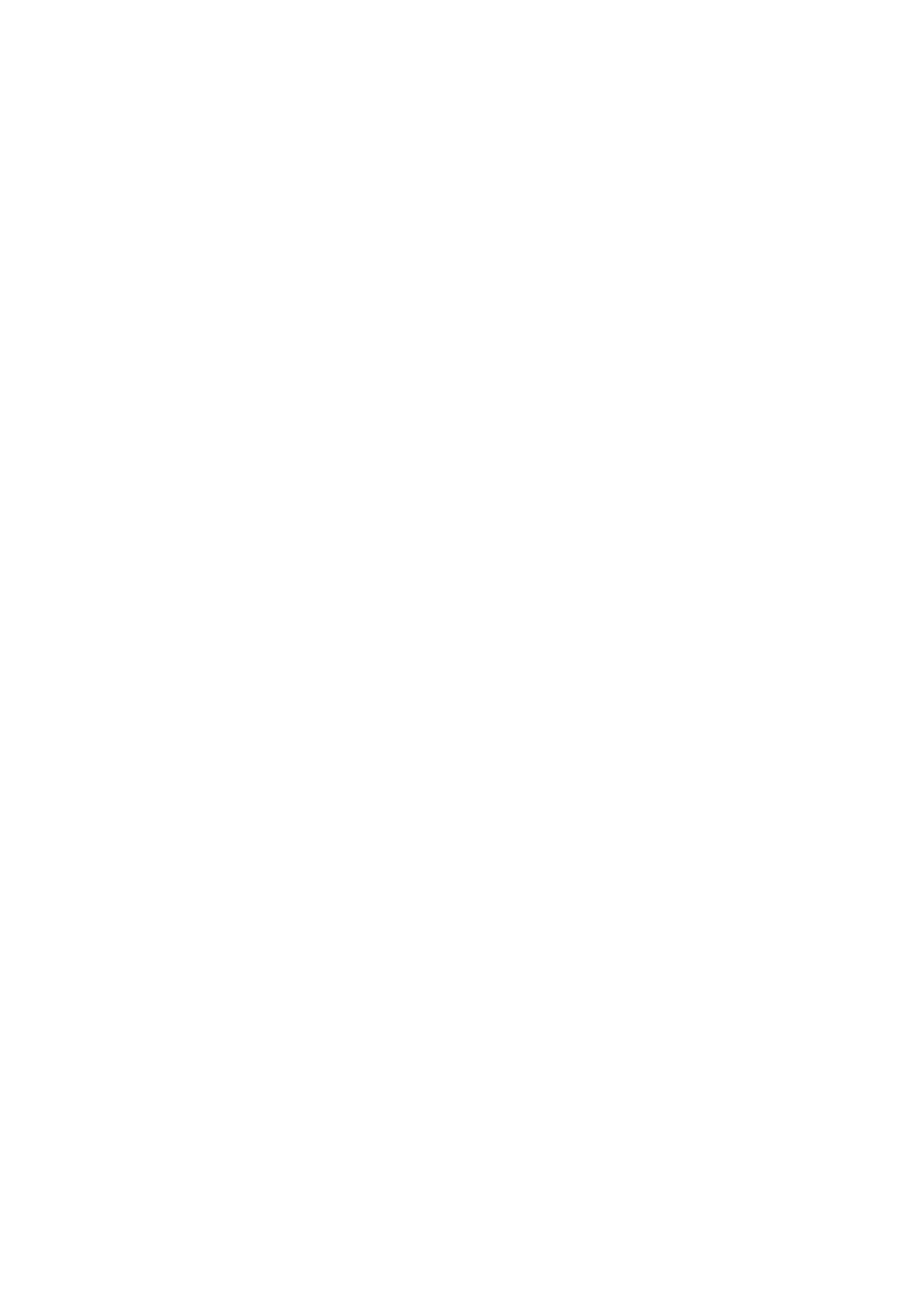approach applied, as two measurement approaches dominate research approaches: namely the self-labelling and behavioural measurement methods [\(Hoel et al.,](#page-13-0) [2001](#page-13-0); [Nielsen, Notelaers & Einarsen, 2020\)](#page-14-0). Whilst selflabelling measures prevalence by providing participants with an accepted definition of bullying, behavioural measurement estimates bullying using an inventory of negative acts associated with bullying. These approaches can be deployed in tandem, with self-labelling validating the behavioural experience method findings and *vice versa*, thus providing an investigation of the behavioural nature of bullying experiences whilst recognising that perceptions of being a target of bullying is essential to the overall experience [\(Nielsen et al., 2020](#page-14-0)). Researchers have identified three types of bullying behaviours, such as work-related bullying; personal-related bullying; or social exclusion [\(Einarsen, Hoel & Notelaers, 2009](#page-13-1); [Nielsen et al., 2020;](#page-14-0) Notelaers, Van der Heijden, Hoel & Einarsen, 2018; [Zapf et al., 2020\)](#page-15-0). However, latent class analyses defeats such a dimensional approach arguing for a patterned approach (Keasley & Jagatic, 2011) that is more appropriate in understanding the phenomena and its behavioural expressions.

Acknowledging such differences in measurement methods and shortcomings with sampling in a review of published empirical studies, Nielsen et al. [\(2020\)](#page-14-0) and Zapf et al. ([2020\)](#page-15-0) concluded that 3–4% of employees may experience serious bullying with negative encounters of a weekly or more frequent occurrence, while approximately 9–15% of the population would experience less severe or occasional bullying. Also, rates in the UK vary: from 10% (e.g., [Cowie et al., 2000](#page-12-1); [Hoel, Cooper & Faragher, 2001](#page-13-0)) to 5% ([Fevre et al., 2009\)](#page-13-2) dependent upon method and sampling.

For risk of exposure, with some exceptions (e.g. Björkqvist et al., 1994; [Rosander et al., 2020](#page-15-1)) most studies report little or no gender difference [\(Hoel et al.,](#page-13-0) [2001](#page-13-0); [Zapf et al., 2020](#page-15-0)). However, where research has focused on other protected classes, including people from ethnic minorities and people with disabilities, they have often showed elevated risks of bullying (e.g., [Fevre,](#page-13-3) [Robinson, Lewis, & Jones., 2013;](#page-13-3) [Grainger & Fitzner,](#page-13-4) [2007](#page-13-4); [Lewis & Gunn, 2007\)](#page-14-1). The limited data available on the non-heterosexual working population paints a bleak picture of the realities facing LGB employees. A UK survey by Stonewall (2007) suggested that nearly 20% of lesbians and gay men had experienced some degree of homophobic bullying from colleagues. Similarly, according to a survey for the UK's Equality and Human Rights Commission by Ellison & Gunstone [\(2009\)](#page-13-5) a total of 39% of gay men, 31% of lesbians, and 11% and 16% of bisexual men and bisexual women respectively had experienced bullying, although these figures included experiences outside work.

Research on LGB people often appears to suffer from methodological shortcomings, particularly with respect

to sampling (e.g., [Croteau, 1996;](#page-12-2) [Martin & Knox, 2000\)](#page-14-2), typically relying on small, self-selected samples, often involving urban and "out" members of the LGB community (Lewis, Hoel & Einarsdottír, 2013) or according to Price ([2011, p.15\)](#page-15-2), over-represented by "younger, male, urban dwelling, white, middle-class participants". When more robust sampling has been deployed using faceto-face interviews ( $N = 4,010$ ), evidence pointed to LGB employees being 2.71 times more likely to report bullying in their workplaces than heterosexual respondents ([Fevre, Nichols, Prior & Rutherford, 2009](#page-13-2)). However, this focus of the Fevre et al. ([2009](#page-13-2)) study was on ill treatment at work and not sexuality and thus had a relatively small sample of LGB employees.

On this basis we put forward the following hypothesis:

Hypothesis 1 (H1): LGB employees will report more workplace bullying than non-LGB employees.

With regard to the behavioural experiences of bullying, previous studies of other protected groups including gender (e.g., [Salin & Hoel, 2013;](#page-15-3) [Simpson & Cohen, 2004\)](#page-15-4) and disabled workers [\(Fevre et al., 2013](#page-13-3); [Fevre et al., 2009\)](#page-13-2) report some discrepancies between sub- groups. Women, for example, are more exposed to social manipulation than men [\(Salin & Hoel; 2013](#page-15-3); [Salin, 2001\)](#page-15-5), whilst disabled and chronically ill workers experience more physical violence than people without such conditions ([Jones, Robinson,](#page-13-6)  [Fevre & Lewis, 2011\)](#page-13-6). Similarly, ethnic minority groups report more personalised and offensive forms of bullying ([Giga, Hoel & Lewis, 2008;](#page-13-7) [Lewis & Gunn, 2007](#page-14-1)). As for LGB employees, the limited evidence available supports anecdotal evidence (e.g., [Stonewall, 2007](#page-15-6)) where LGB people appear to be exposed to different behaviours than heterosexual colleagues, being particularly vulnerable to exclusionary and disrespectful acts from co-workers and supervisors [\(Stonewall, 2007](#page-15-6); Minton, Dahl, O'Moore & Tuck, 2008). Similarly, data from UK Employment Tribunals (labour courts) into discrimination and unfair dismissal reveals that LGB claimants are particularly vulnerable to sexualised practical jokes and intrusive sexualised behaviour as well as acts of homophobia ([Acas, 2007](#page-12-3)) (homophobia was exemplified by threats, physical abuse and humiliating acts such as being spat at, as well as social exclusion through numerous means). Altogether, and supported by evidence emerging from organisational case studies ([Colgan, Wright, Creegan &](#page-12-4)  [McKearney, 2009;](#page-12-4) [Ward & Winstanley, 2006\)](#page-15-7), it appears that LGB employees' negative workplace experiences diverge from heterosexuals.

To account theoretically for LGB employees' negative workplace experiences, Social Identity Theory (SIT), which can be seen as "an interface between psychological and societal explanations for prejudice and discrimination" ([Brewer & Miller, 1984, p. 282\)](#page-12-5), and its more recent extended variant, self-categorisation theory [\(Ashforth](#page-12-6)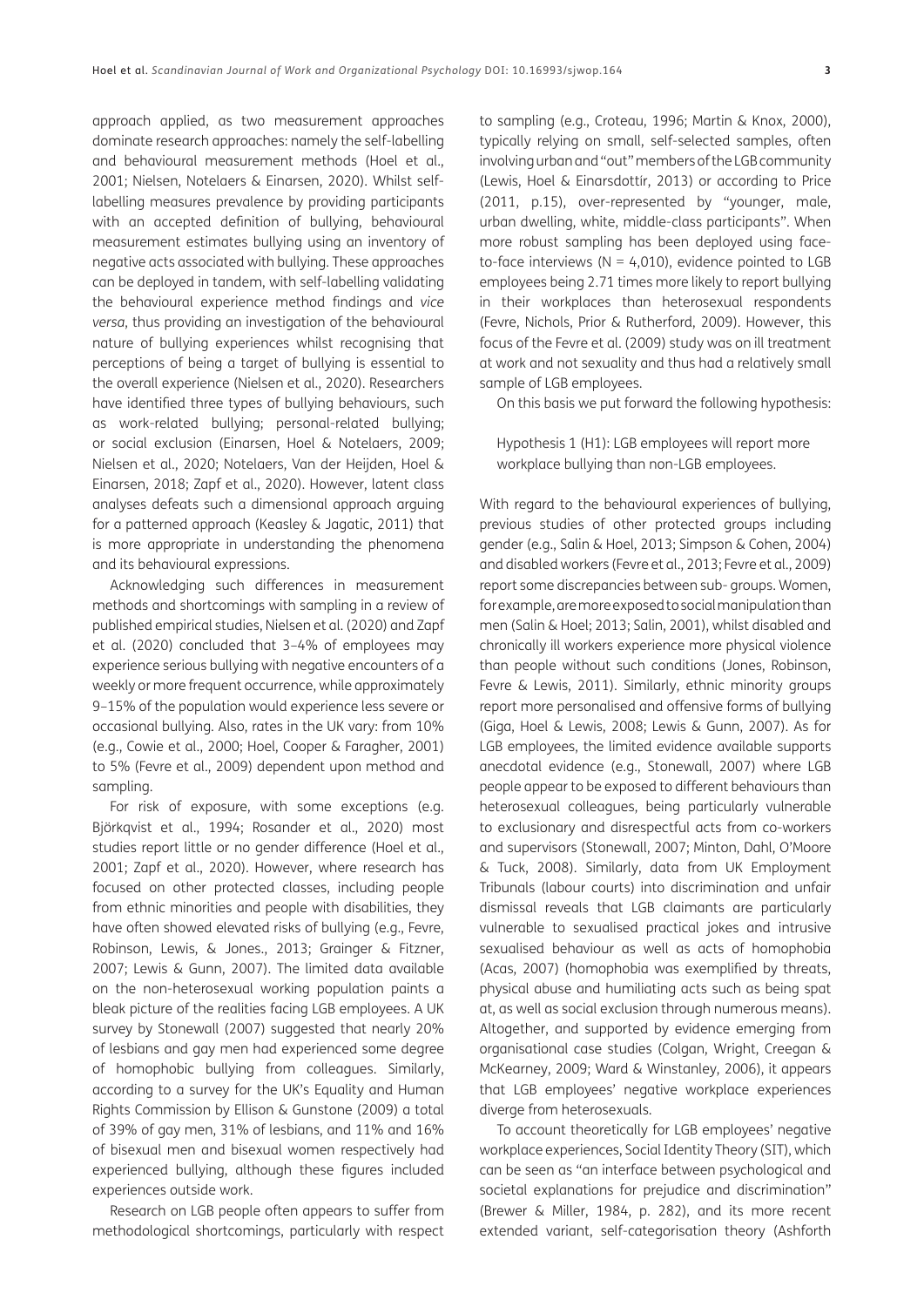[& Mael, 1989\)](#page-12-6), may offer valuable guidance. SIT and self-categorisation theory explain how individual selfesteem is achieved through social comparison of groups, generating the idea of in-groups (or put simply – us) and out-groups (them), where members of the ingroup and their characteristics are assessed favourably over members of the outgroup ([Ashforth & Mael, 1989](#page-12-6); [Tajfel,](#page-15-8) [1972](#page-15-8); [Turner et al., 1987\)](#page-15-9). The social categories in question that may be cognitively activated and used to identify with a preferred group depend upon what appears to be important in the given context/situation (category salience) including job type, professional or departmental affiliation, hierarchical status and demographic group membership [\(Ramsey et al., 2011](#page-15-10)), including gender and sexual orientation. Furthermore, according to Hogg and Terry [\(2000\)](#page-13-8), central to social identity dynamics are notions of group prototypicality and "depersonalisation". Here, prototypicality or group prototype refers to features of group membership associated with exemplary group members ("ideal types") who best represent the group in terms of perceptions, behaviours, feelings and values. Through categorising of self and others into ingroup and outgroup, similarity and difference are emphasised between respective prototypes generating a series of outcomes including stereotypes, behavioural norms, attitudes and group cohesion [\(Hogg & Terry, 2000](#page-13-8)). Consequently, the uniqueness of individuals within the respective group disappears, with group members becoming either interchangeable ([Wenzel, Mumandey](#page-15-11) [& Walduz, 2007](#page-15-11)) or simply emerging as "embodiment of the relevant prototype" ([Hogg & Terry, 2000, p. 123](#page-13-8)). Group members not conforming with prototype may be considered deviant and rejected from the group, especially in situations when they are perceived to bear the marks of a salient outgroup, because marginality could be seen to undermine "the distinctiveness and prototypical clarity and integrity of the group" ([Hogg &](#page-13-8) [Terry, 2000, p. 127](#page-13-8)). This represents a particular problem for what Brewer and Miller [\(1984](#page-12-5)) refer to as "clear minorities", for example, being the only black person or "out" LGB person in the group.

Mostly, ingroup identification is seen to be relatively harmless, providing there are acts of compliance with group norms, while the outgroup is viewed with indifference or suspicion. Differentiation to the outgroup can be satisfied by making clear distinctions between the groups ([Brewer,](#page-12-7) [1999](#page-12-7)), but where distrust to the outgroup is emphasised, and the outgroup is portrayed as second-rate or inferior to the ingroup, particularly with respect to those aspects of identity being compared (Ullrich, 2009), this may trigger aggression, including bullying of atypical members who are seen as breaching the group's normative attributes [\(Ramsey et al., 2011\)](#page-15-10). This is particularly the case when aggression can be justified through what Brewer ([1999](#page-12-7)) refers to as "moral authority" when, for example, behaviour breaches religious or moral beliefs. Thus, where the moral order is seen as absolute rather than relative, for example when any sexual orientation other than heterosexuality is considered deviant, moral superiority becomes incompatible with tolerance for difference. This might result in denigration and contempt as an outcome, particularly when the outgroup fails to observe or subscribe to dominant moral codes. Whilst this may give rise to derogatory behaviour, it is argued that contempt is more likely to be associated with avoidance rather than outright hostility, hence leading to segregation and social exclusion [\(Brewer, 1999](#page-12-7)).

This above empirical evidence and theoretical discussion give rise to the following hypothesis:

Hypothesis 2 (H2): The behavioural nature of the bullying experience of LGB individuals will differ from non-LGB individuals.

LGB employees' experiences of bullying must nevertheless be considered in connection with their relative openness about their sexual orientation at work, and to what extent they believe that work colleagues know of their sexual orientation. It is to these issues that we now turn.

# **WORKPLACE BULLYING AND DEGREE OF OPENNESS ABOUT SEXUALITY AT WORK**

With some notable exceptions (e.g., Einarsdottír, Hoel & Lewis, 2015; [Froyum, 2007;](#page-13-9) [Rumens & Broomfield, 2012\)](#page-15-12), research portrays non-heterosexuality as an invisible entity and, therefore, needs to be disclosed to become known by others ([Clair et al., 2005;](#page-12-8) [Ragins, 2004;](#page-15-13) [Tilcsik, Antby & Knight,](#page-15-14)  [2015](#page-15-14)). By contrast, for most heterosexuals, disclosure is a non-issue as their sexuality is seen or perceived as given (Röndahl, Innala & Carlsson, 2007; [Ward & Winstanley,](#page-15-15)  [2003](#page-15-15)) and therefore not questioned, as it is considered the norm ([Ng and Rumens, 2017\)](#page-14-3), as accurately articulated in the concept of heteronormativity [\(Jackson, 2006\)](#page-13-10). Furthermore, for LBG employees, disclosure is increasingly seen as an ongoing and repeated process rather than a single event, and is largely considered as being under the control of the individual ([Croteau et al., 2008](#page-12-9); [Ragins,](#page-15-16)  [2008](#page-15-16)). Decisions about disclosure are seen as strategic choices, albeit not necessarily planned [\(Colgan, Creegan,](#page-12-10)  [McKearney & Wright, 2008](#page-12-10)), as one may be left to respond to colleagues' personal queries including questions about partners or family arrangements ([Bowring & Brewis, 2009\)](#page-12-11). Furthermore, in some circumstances, the control over the process is entirely taken away from the LGB person, where an individual's non-heterosexuality is made public against their own will (for example, being "outed") (e.g., [Ragins,](#page-15-13)  [2004](#page-15-13)).

Disclosure decisions are seen as products of conscious cost-benefit evaluations [\(Clair et al., 2005;](#page-12-8) [Ragins, 2004\)](#page-15-13) in which LGB people assess the pros and cons of being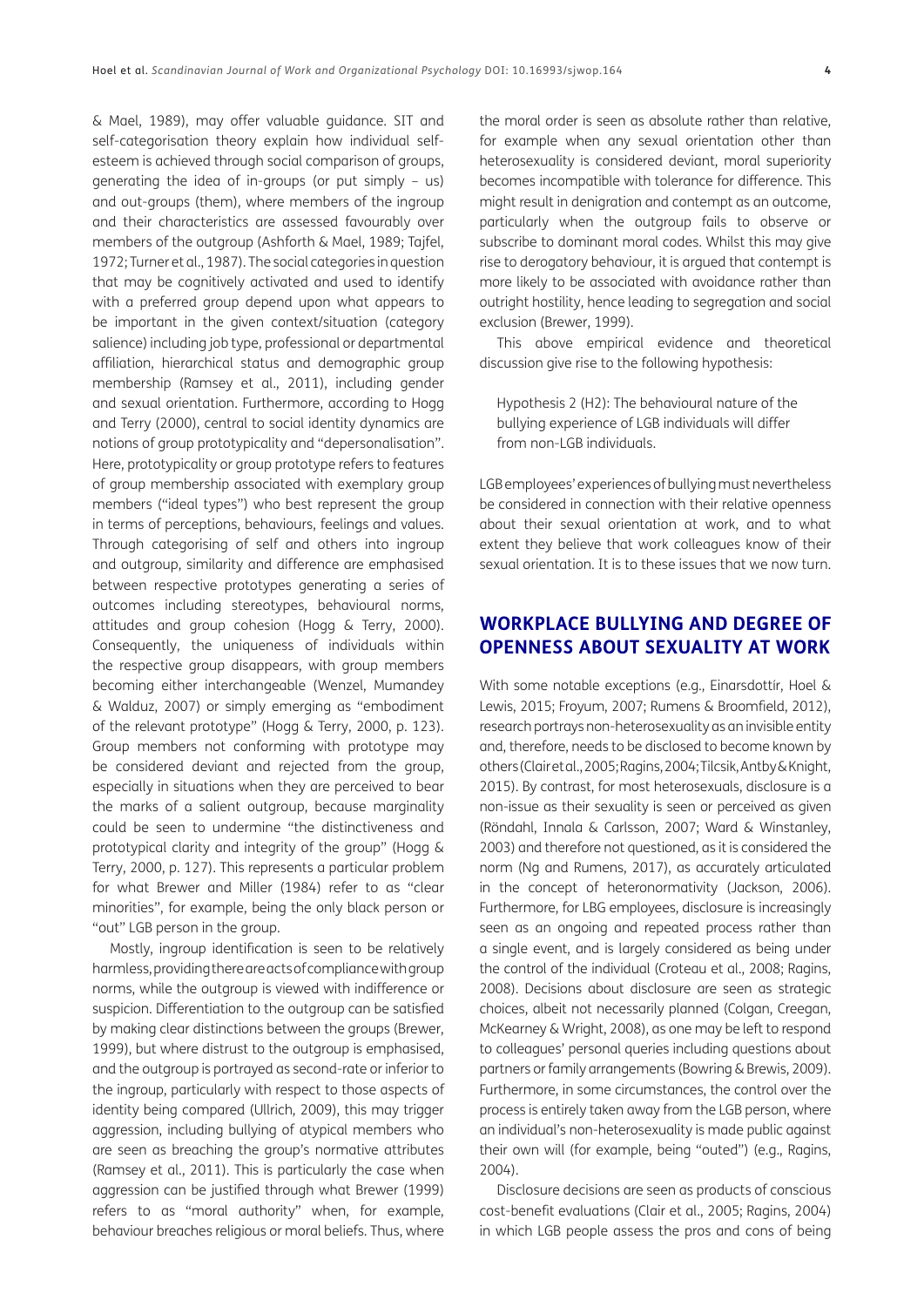open about their sexual orientation to those around them. According to Tilcsik et al., ([2015\)](#page-15-14), the awareness of the need to navigate potentially hazardous social situations effectively, often from adolescence, and concealing sexual orientation if necessary, has contributed to making LGB people more socially perceptive. Fear of bullying, violence and discrimination at work and outside it would, in this respect, be factors influencing LGB employees' strategies and decisions as to whether or not to "come out" and affect their overall level or degree of personal disclosure ([Day & Schoenrade, 1997;](#page-12-12) [Ward &](#page-15-7) [Winstanley, 2006\)](#page-15-7). In this respect, disclosure has been described as a double-edged sword ([Day & Schoenrade,](#page-12-12) [1997](#page-12-12)). Thus, openness may be both risky and emotionally costly (Wax et al., 2018), whilst hiding or "staying in the closet" may restrict opportunities to socially integrate, thereby limiting access to valuable information, which may potentially negatively impact career progression [\(Griffith & Hebl, 2002](#page-13-11)). Concealing sexual orientation can, in its own right, place a psychological strain on individuals leading to stress-related illness ([Meyer, 2003](#page-14-4); [Ragins, 2008\)](#page-15-16). Therefore, any potential personal gains emerging from disclosure must be considered against likely adverse reactions.

Returning to our theoretical line of reasoning, openness about non-heterosexuality would make sexual orientation as a social category more salient, thus increasing the opportunity for bringing it into conflict with the in-group's ideal type (in most cases heterosexuality). One would envisage that this would increase the chance of becoming a target of intimidating and exclusionary acts and responses, even where the risk is deemed to be acceptable for disclosure still to occur.

Hypothesis 3 (H3): The more open LGBs are about their sexual orientation the greater the risk of exposure to bullying.

### **METHOD**

#### **SAMPLE AND PROCEDURE**

To achieve a statistically viable sample we aimed to recruit 500 LGB employees and an equivalent number of heterosexual employees working in British workplaces or who had been in employment within the last six months.

We adopted a face-to-face structured interview approach using CAPI (Computer-Assisted Personal Interviewing) to interview workers at their home residences, replicating the approach taken by studies into sensitive workplace issues such as harassment [\(Grainger](#page-13-4) [& Fitzner, 2007;](#page-13-4) [Fevre et al., 2009\)](#page-13-2) and workplace ill treatment ([Fevre, Lewis & Jones, 2012](#page-13-12)). CAPI systems prevent the researcher from seeing or accessing the respondent's answers to the sexual orientation questions provided on the screen thus ensuring privacy for LGB participants. To obtain our sample we used an Omnibus

Survey and a quota sampling strategy. Interviewees were selected from a representative sample of around 4,000 adults per week (two waves of 2,000 respondents). To reach the target of 500 LGB employees and 500 heterosexual respondents, the fieldwork was conducted across 44 waves, thus taking approximately six months to achieve the LGB sample. Key screening criteria for participation were current employment or had been employed within the last six months.

The final sample included 712 heterosexuals (353 men and 369 women) and 500 non-heterosexuals: 147 gay men, 122 lesbians, 151 bisexuals, of whom 40 were men and 111 women. A total of 56 respondents labelled themselves as "Unsure" (31 men and 25 women) and as "Other sexuality/sexual orientation" (9 men and 15 women). The categories "Unsure" and "Other" were excluded from the analysis as we were unable to relate respondents within these categories to some of the questions regarding disclosure and openness about sexuality.

The age distribution was as follows: 16.5% were between 16–24 years of age, 34.5% between 25–39, 33.2% between 40–54, 13.2% between 55–64 and finally 2.5% was 65 years or older. The distribution of social grade/class was as follows: 24.1% belonged to social grade AB (upper class and middle class), 34.1% with C1 (lower-middle class), 22.7% with C2 (skilled working class) and finally 19.2% with DE (semi-skilled and unskilled manual workers). Approximately 90% was white and 4.8% reported some form of disability.

#### **MEASUREMENTS**

To measure bullying, we combined behavioural and self-labelling methods (see [Leon-Perez et al., 2014\)](#page-14-5): by presenting respondents with a common definition of bullying and measuring behavioural experiences using the shortened version (9 items) of the Negative Acts Questionnaire (S-NAQ) [\(Notelaers, Van der Heijden, Hoel](#page-14-6)  [& Einarsen, 2019](#page-14-6)) and a further four items emerging from a review of the literature (e.g., [ACAS, 2007](#page-12-3); [Colgan](#page-12-10)  [et al., 2008;](#page-12-10) [Griffith & Hebl, 2002](#page-13-11); Minton et al., 2008; Ragins & Wiethoff, 2003; [Stonewall, 2007;](#page-15-6) [Williams &](#page-15-17)  [Tregidga, 2014](#page-15-17)), a total of 13 items. The additional items were: "Being confronted with unwanted jokes or remarks which have a sexual undertone"; "Receiving unwelcome comments about the way you dress"; "Experiencing unwanted physical contact, e.g., touching, grabbing, groping". The following response scale was applied: "never"; "occasionally"; "monthly"; "weekly"; and "daily".

Disclosure was measured with a single question: "How open are/were you about your sexuality in your current/ most recent job?" Response categories were "I give the impression that I am heterosexual", "I am not open at all", "I only reveal my sexuality/sexual orientation if asked", "I avoid drawing attention to my sexuality/ sexual orientation", "I make no secret about my sexuality/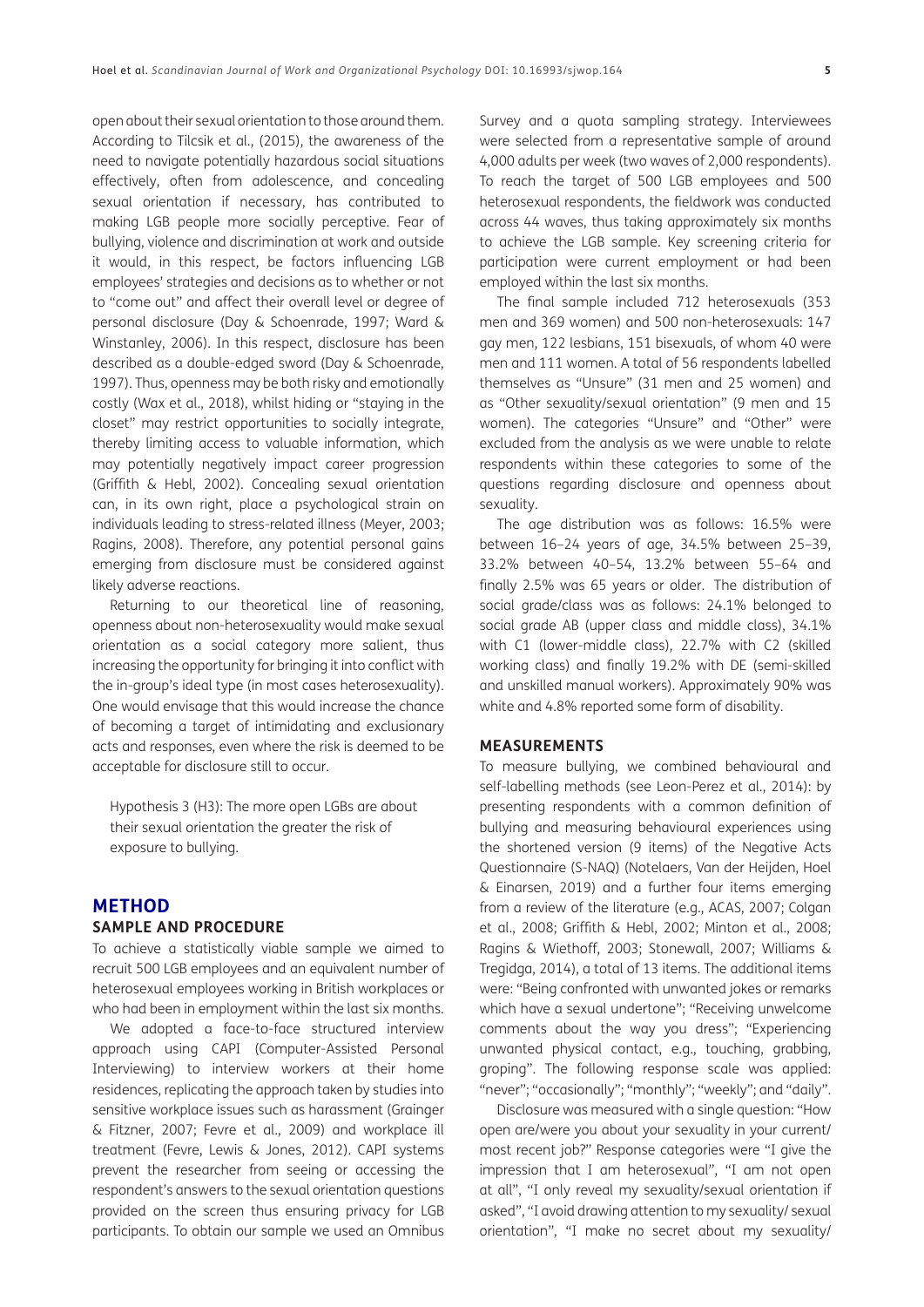sexual orientation" and "I am totally open". Note that questions about openness about sexual orientation were only answered by non-heterosexual respondents, that is everyone who did not identify as heterosexual or straight.

#### **ETHICAL APPROVAL**

Full ethical approval of the study, including approval of the research instrument (questionnaire) and strategy for participant recruitment was obtained by the University's Ethics Committee.

#### **ANALYTIC STRATEGY**

The analytic strategy here is rather complex because we first have to explain why we use latent class modelling as well as explain how this statistical technique works. Next, we have to make clear how we test whether the bullying experience is different for LGBs and finally we need to outline how we test whether the risk of LGB, older employees, disability and "disclosing" is higher or lower.

#### a) Why latent class modelling

Scholars suggest that the complex and dynamic nature of bullying makes the case for the use of latent class modelling (LC) [\(Nielsen et al., 2020;](#page-14-0) [Notelaers & van der](#page-15-18) [Heijden, 2021](#page-15-18)). In this way not only the complex nature of the concept but also the strong violations of the distributional assumption, for example, normality, and the fact that these measure are in reality employing a categorical response set (see: [Hershcovis & Reich, 2013](#page-13-13)), are being addressed [\(Notelaers & van der Heijden, 2021](#page-15-18)).

LC is a statistical method that classifies respondents into mutually exclusive groups with respect to a not directly observed (latent) trait (e.g., bullying) ([Notelaers](#page-14-7) [et al., 2006](#page-14-7)). The LC analysis starts with the assumption that there is only one group, and subsequently estimates two (e.g., not bullied/bullied), three, four … and finally n different classes, until an LC model is found that statistically fits the data best [\(Magidson & Vermunt, 2004](#page-14-8)). An important difference from traditional cluster methods (such as K-means clustering) is that LC analysis is based on a statistical model that can be tested ([Magidson &](#page-14-9) [Vermunt, 2002](#page-14-9)). As a consequence, determining the number of latent classes is less arbitrary than when using traditional cluster methods. Hence, this method allows for empirically testing whether different target groups exist, based on the responses to an inventory measuring exposure to different kinds of bullying behaviours [\(Notelaers et al., 2006](#page-14-7)). The metric of a single latent variable is typically nominal. The Bayesian Information Criterion (BIC) is most often used for model selection [\(Magidson & Vermunt, 2002;](#page-14-9) [2004](#page-14-8)) that is to determine the number of latent class clusters. McCutcheon ([1987](#page-14-10)) and Hagenaars ([1990](#page-13-14)) suggested accepting the model with the lowest BIC because the models are non-nested. Next to this test, we also report descriptive fit measures. We assess how well the clusters are separated by

inspecting the total rate of classification errors due to adjacent erroneous classification. Finally, we also inspect local fit, that is how well the model described the initial association between the 13 indicators by comparing the total amount of bivariate residuals of the 1-profile model with that of the final model. In general, the bivariate residuals (BVRs) should be lower than, or equal to, 3.84 ([Vermunt, 2013\)](#page-15-19). For readers who are not familiar with LC modelling, these residuals are comparable to the residuals or associations that remain after having modelled a factor structure which is meant to account for the bivariate correlations between the indicators. The latter, 3.84, may be relaxed because the  $L<sup>2</sup>$  that follows  $a \chi^2$  distribution is quite sensitive to large sample size ([Paas, 2014](#page-15-20)). Taking into account previous applications to workplace bullying, the reduction in BVR should be at least 85% ([Einarsen et al., 2009;](#page-13-1) [Leon-Perez et al., 2014;](#page-14-5) [Notelaers et al., 2011\)](#page-14-11).

#### b) Testing for equivalence of measurement invariance

Before testing hypothesis 1 (H1) that entails comparing heterosexuals' and LGB employees' exposure to bullying in terms of risk, it is critical to establish whether their experience of bullying is similar. Hence, to discern hypothesis 2 (H2) stating that the behavioural nature of the bullying experience of LGB individuals will differ from non-LGB individuals, the level of equivalence, that is, the extent that the measurement is similar (invariant) for both groups must be discerned. Earlier, Clogg and Goodman [\(1985,](#page-12-13) [1986](#page-12-14)) used a multiple-group analysis to inspect whether the measurement instrument differs across groups. The backward elimination of differences may be considered as a conservative modelling strategy as it starts from a complete heterogeneous model and eliminates the differences or fixes parameters step by step ([Eid & Diener, 2001\)](#page-13-15). The forward inclusion of differences strategy starts with the complete homogeneous model (pooled dataset). This model assumes no impact upon the measurement model from the grouping variable (heterosexual/LGB). This means that the measurement of bullying at work is assumed to be the same across groups. In subsequent steps these assumptions are relaxed (parameters are freed). We employ the forward inclusion of differences strategy [\(Chegeni et al., 2021](#page-12-15); [Hagenaars,](#page-13-14)  [1990;](#page-13-14) [Kankaras et al., 2010](#page-13-16)). Before introducing the group variable, a model is estimated irrespective of the grouping variable (complete homogeneity; cf. model 0) (see [Kankaras, et al., 2010\)](#page-13-16). Next, the group variable is introduced with the assumption that there are no direct relationships between the group variable and indicators of the measurement model. This means that the latent trait (bullying) fully mediates the relationship between the groups (heterosexual/LGB) and negative behaviours (indicators) that are meant to measure bullying (structural homogeneity; cf. models 1–5). In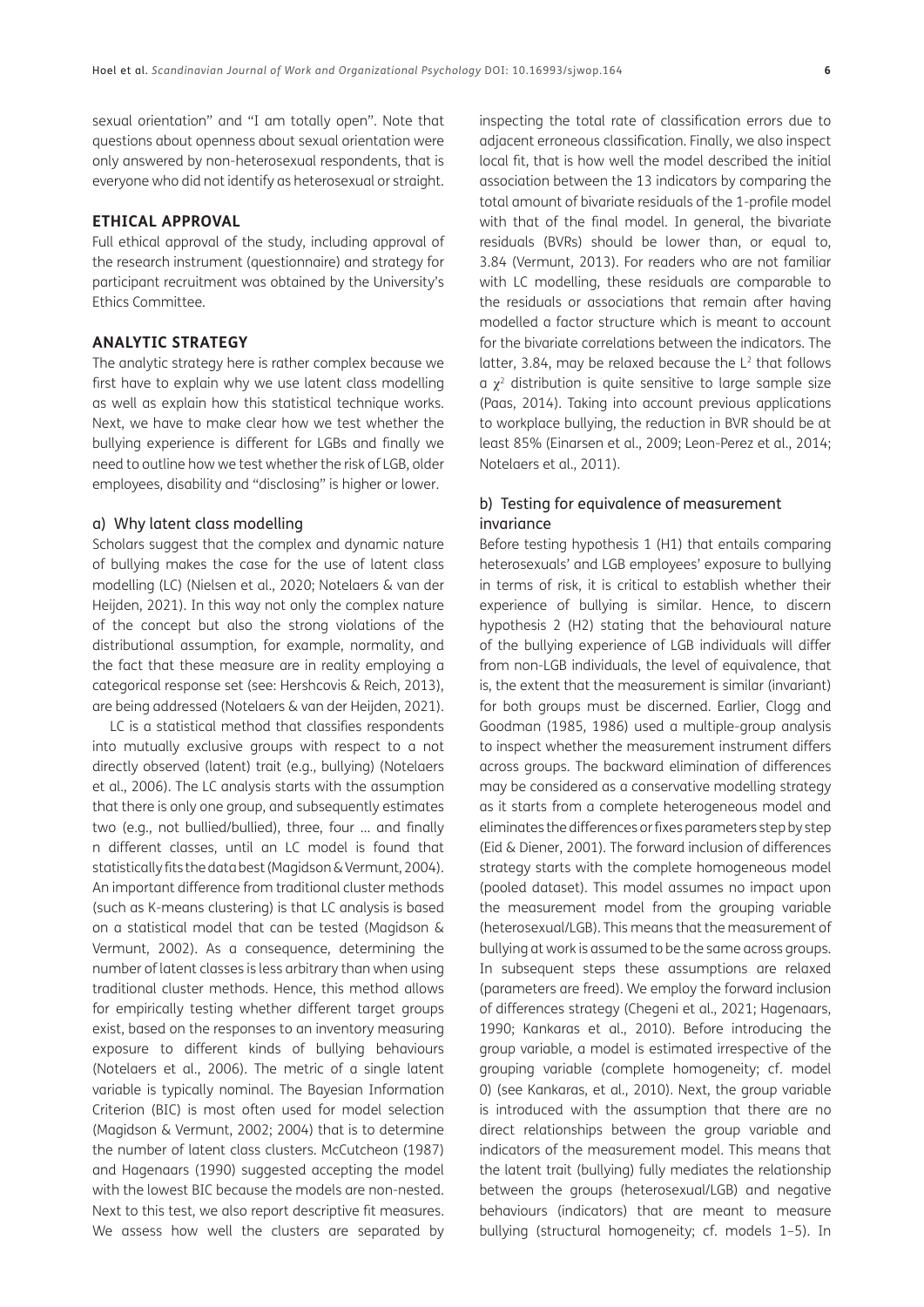the following, the remaining relationships between the grouping variable and the indicators are inspected. When these are higher than 3.84 this may indicate that there is a direct association between the grouping variable and indicator. This means that the relationship between the latent variable and the indicators can differ across groups (partial homogeneity; cf. models 6–9). Next, any interactions between latent variable and grouping variable on the indicators are estimated (no homogeneity or heterogeneity; cf. model 10). Finally, we estimate the full heterogeneous model (model 11) by performing a LCC analysis in both the sample of heterosexuals and the sample of LGBs. When these models are nested, the difference in L² and respective degrees of freedom are employed to tax the extent of homogeneity of heterogeneity; otherwise the BIC is employed. The latter penalises for the number of parameters used. As a consequence, BIC prefers more parsimonious models.

Previous research (Zapf et al., 2011) has shown significant relationships between socio-demographical variables and workplace bullying such as age, gender and occupational status. Therefore, we controlled for gender, age, and social grade/class. In addition, disability was taken into account to prevent possible differences between heterosexuals and LGB employees with regard to the experience of workplace bullying attributed to them.

#### c) Risk groups, 3-step LCA with covariates

To test the hypothesis 1 (H1), whether LGB employees have a higher risk of being bullied, we conducted a STEP3 latent class analysis. We examined whether covariates such as disability, age, socio-economic class (income), heterosexual/LGB (sexual orientation), gender, occupational position, educational level and nature of contract (full-time/part-time) were related to the 3 latent classes. Because we have covariates in the STEP3 model we used ML estimation. For the ease of interpretation, we used dummy coding using the first category as the reference category. This means that for the sometimes bullied and target of bullying clusters, the not bullied cluster operates as a reference category. The logits and the relative risk ratios Exp(b) portray relationships between categories of the co-variate and LC clusters. They are similar to a multiple comparison procedure in a traditional analysis of variance.

To test the hypothesis relating to disclosure and bullying (H3), we introduced the disclosure item as a covariate of the STEP 3 LC model in addition to the socio demographic variables.

#### **RESULTS**

The results of the analysis in Latent Gold 4.5 [\(Vermunt &](#page-15-21)  [Magidson, 2009\)](#page-15-21) are summarised in the fit statistics that are portrayed in [Table 1](#page-6-0).

Before testing the level of heterogeneity, we note that BIC of both the full homogeneous (model 0), the structural homogenous model (models 1–5) and the full heterogeneous model (11) was the lowest when extracting 3 latent classes. Hence, the statistical fit is best when extracting 3 classes – to illustrate the iterative

|                        | <b>MODEL</b>   | <b>N LATENT</b><br><b>CLUSTERS</b> | BIC(LL)  | L <sup>2</sup> | DF   | <b>CLASS.ERR.</b> |
|------------------------|----------------|------------------------------------|----------|----------------|------|-------------------|
| Complete homogeneity   | 0              | 3                                  | 11062.1  | 6225.39        | 1029 | 0.0462            |
| Structural homogeneity | $\mathbf{1}$   | 1                                  | 13520.5  | 9549.139       | 1073 | $\Omega$          |
|                        | $\overline{2}$ | $\overline{2}$                     | 11348.41 | 7215.462       | 1050 | 0.0233            |
|                        | 3              | 3                                  | 11062.2  | 6767.661       | 1027 | 0.0466            |
|                        | 4              | 4                                  | 11094.22 | 6638.093       | 1004 | 0.0678            |
|                        | 5              | 5                                  | 11122.05 | 6504.343       | 981  | 0.0716            |
| Partial homogeneity    | 6              | 3                                  | 11064.72 | 6763.163       | 1026 | 0.0468            |
|                        | 7              | 3                                  | 11064.36 | 6762.795       | 1026 | 0.0467            |
|                        | 8              | 3                                  | 11065.36 | 6763.796       | 1026 | 0.0468            |
|                        | 9              | 3                                  | 11067.9  | 6766.334       | 1026 | 0.0466            |
| Heterogeneity          | 10             | 3                                  | 11422.0  | 7366.19        | 1021 | 0.0477            |
| Full heterogeneity     | 11             | 3                                  |          | 6515           | 948  |                   |

#### <span id="page-6-0"></span>**Table 1** Fit statistics.

Legend: BIC: Bayesian Information Criterion; Model 1–5: Traditional LC models (structural homogeneity); Models 6–9: Testing invariance or heterogeneity across heterosexuals and LGBs; Model 6: h/LGBLGB with dress, Model 7: h/LGBLGB ignored; Model 8: h/ LGB rem sex and Model 9: h/LGB unwanted contact. Model 10: Heterogeneous model (interaction term between LC and covariate). Model 11: Full homogeneous model (based on the merged data). Model 12: Full heterogeneous model (based on separate analysis of heterosexuals and LGBs).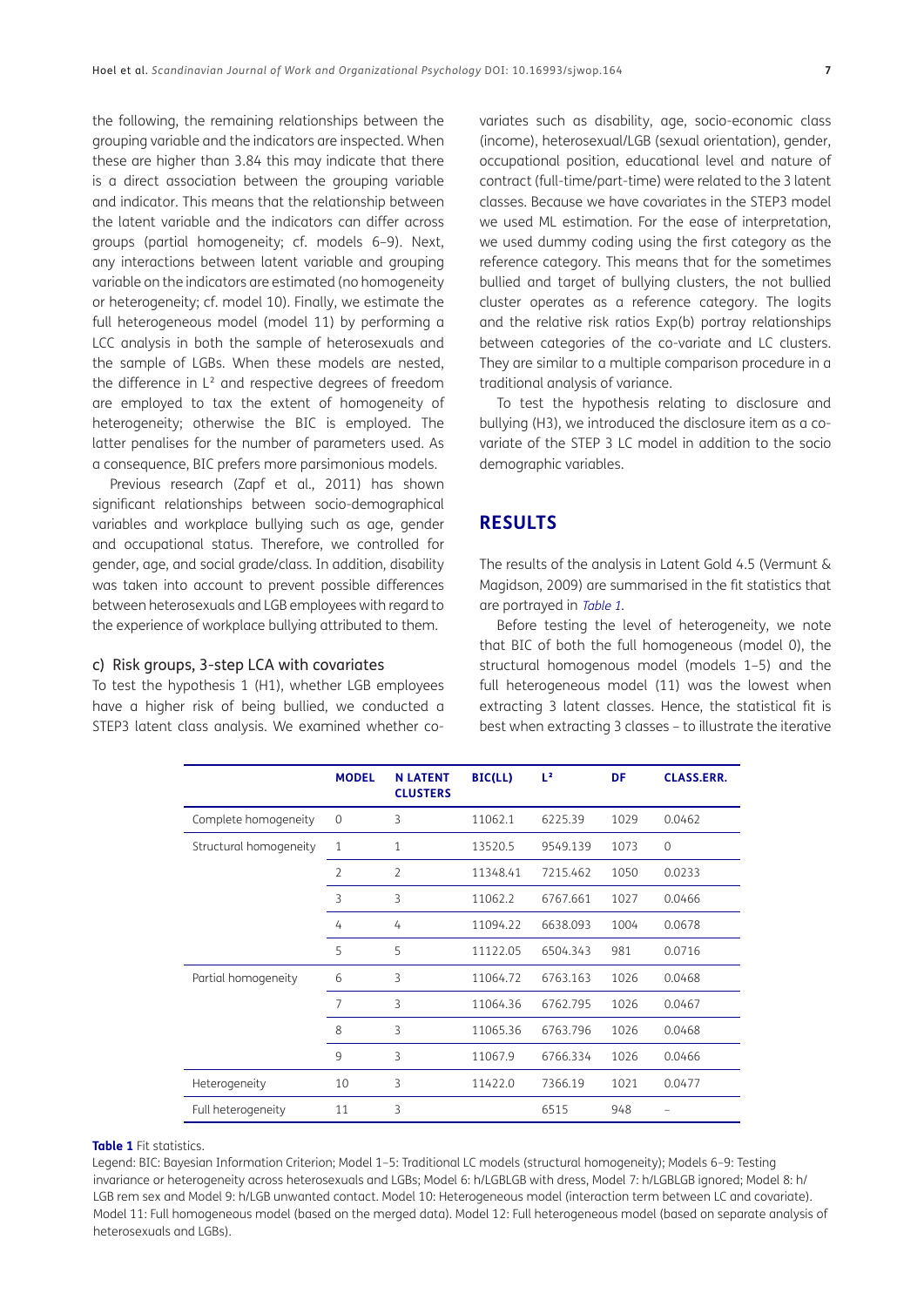procedure we only portray the fit of the different LC models for the structural homogeneous model (model 1–5). Following the forward inclusion of difference, we see that the homogeneous model (0) fits better than the structural homogeneous model  $(3)$  as  $L<sup>2</sup>$  does not decrease significantly. But the BIC of both is almost the same. Because both models are not nested, we must rely on the BIC and conclude that both are equally well fitting. Given the main focus of the article, we prefer model 3 because it accounts for sexual orientation. Allowing for more heterogeneity by adding direct relationship between sexual orientation and items for which the BVR > 3.84 and BVR were larger than 15% did not lead to improvement of fit because  $L^2$  did not decrease significantly. The negative behaviours: "Receiving unwelcome comments about the way you dress", "Being confronted with unwanted jokes or remarks which have a sexual undertone", "Experiencing unwanted physical contact, e.g., touching, grabbing, groping" and "Being ignored by people at work", of which the three first relate to sexual orientation, seemed, therefore, to not function differently for heterosexuals and LGB people. If the L<sup>2</sup> and BIC of these models had been significantly lower than that of the homogeneous models, this would have suggested that the experience of bullying was strictly speaking not comparable between both groups (partial homogeneity). As said, the models six to nine led to a worse fit. Note also that the BIC statistic yielded that allowing such a co-variation was associated with a deterioration of fit because BIC increased compared to model 3. Thus, from a statistical point of view, the differences between LGB's and non-LGBs with respect to these items was not meaningful as they did not significantly improve fit. Note also that assuming more heterogeneity did not improve fit. In conclusion, we must reject the second hypothesis stated that the experience of bullying would be qualitatively different for LGB and heterosexual employees.

Next, we can describe the latent class clusters. The three different latent class clusters are portrayed in **[Figure 1](#page-7-0)**.

**[Figure 1](#page-7-0)** envisages the profile plot in Latent Gold 4.5. On the Y-axis the conditional average scores – these are the average of each item given the latent class cluster – are given, while on the X-axis the negative behaviours are printed. This plot is commonly used to portray the relationship between indicators and the latent variable (LC clusters). The plot shows three distinct lines that portray the different clusters. At the bottom of the figure, the respondents show on average 1.02 which corresponds with the "never" response category. Some 69.7% of the respondents are classified in the "not bullied" latent cluster. The line just above "not bullied" has an average score that varies between 1.15 and 1.55, thus situated between "never" and "sometimes". Accordingly, we label this latent class cluster as "occasional bullying". Approximately 24.1% of the respondents are, according to the latent class model, occasionally a target of



<span id="page-7-0"></span>**Figure 1 Profile of workplace bullying.** Average score on negative behaviours for each latent class. Dress: "Receiving unwelcome comments about the way you dress". Remsex: "Being confronted with unwanted jokes or remarks which have a sexual undertone". Unwphcon: "Experiencing unwanted physical contact, e.g. touching, grabbing, groping". Gossip: "Spreading gossip and rumours about you". Shouted at: Being shouted at". Insulted: "Being insulted or having offensive remarks made about you (i.e. about habits and background, attitude or private life, etc)". Withinfo: "Someone withholding information which affects your performance". Remerror: "Receiving repeated reminders of your errors or mistakes". Creffort: "Persistent criticism of your work or performance".Ignored: "Being ignored by people at work". Approach: "Facing a hostile reaction when you approach others. Jokes: Being the subject of unwanted practical jokes". Self-label: "Using the definition above, have you been bullied at work over the last six months?".